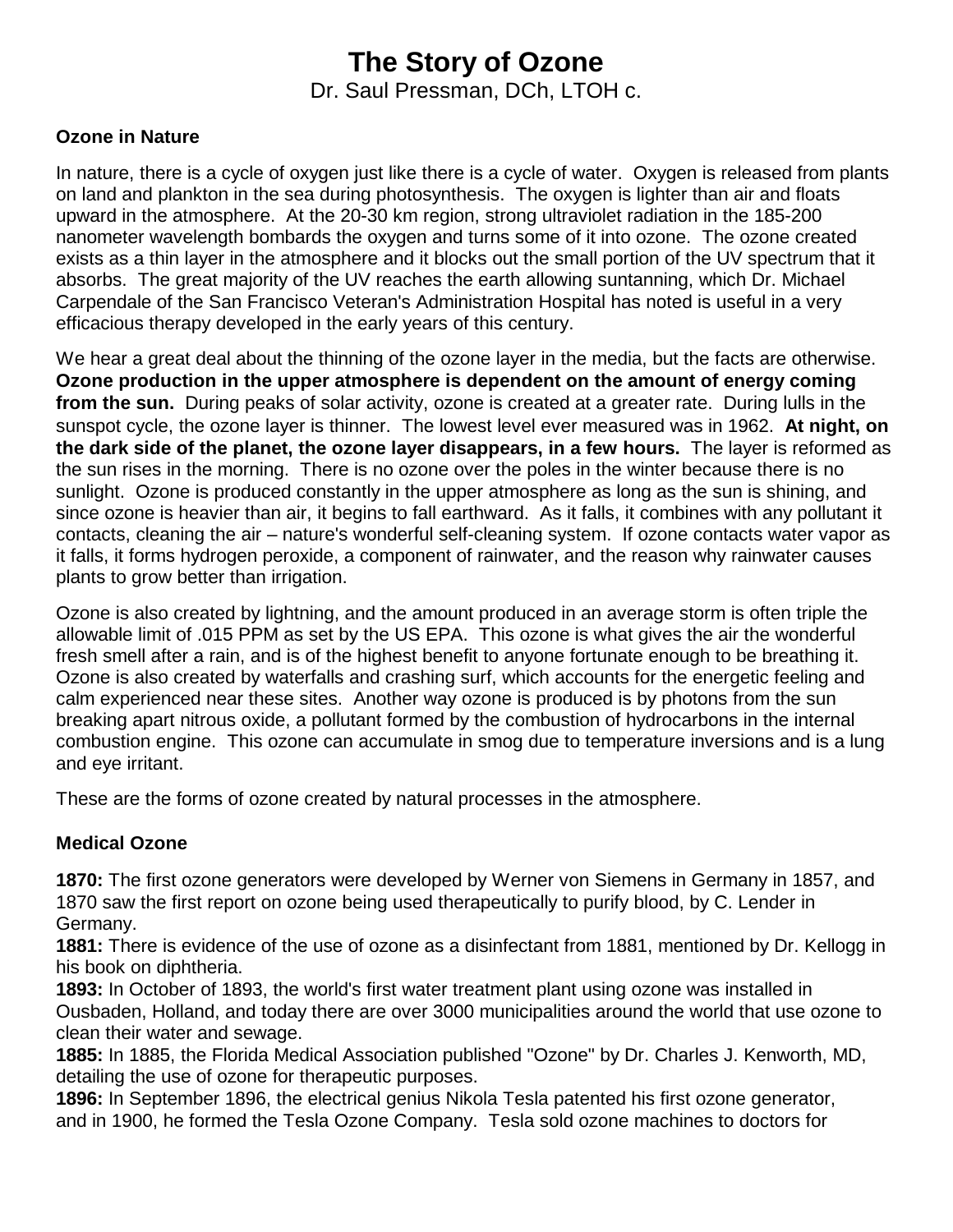# Page 2 – The story of Ozone by Dr. Saul Pressman

medical use, the same thing we are doing 100 years later, with a design based on one of his from the 1920s. We have seen one of these 75 year old generators, and it still works perfectly. Tesla produced ozonated olive oil and sold it to naturopaths, and we do, too.

**1898:** In 1898, the Institute for Oxygen Therapy was started in Berlin by Thauerkauf and Luth. They injected ozone into animals and bonded ozone to magnesium, producing Homozon.

Beginning in 1898, Dr. Benedict Lust, a German doctor practicing in New York, who was the originator and founder of Naturopathy, wrote many articles and books on ozone.

**1902:** In 1902, J.H. Clarke's "A Dictionary of Practical Materia Medica," London, describes the successful use of ozonated water in treating anemia, cancer, diabetes, influenza, morphine poisoning, canker sores, strychnine poisoning and whooping cough.

**1911:** In 1911, "A Working Manual of High Frequency Currents" was published by Dr. Noble Eberhart, MD. Dr. Eberhart was head of the Department of Physiologic Therapeutics at Loyola University. He used ozone to treat tuberculosis, anemia, chlorosis, tinnitus, whooping cough, asthma, bronchitis, hay fever, insomnia, pneumonia, diabetes, gout and syphilis.

**1913:** In 1913, the Eastern Association for Oxygen Therapy was formed by Dr. Blass and some German associates.

**1915:** During World War 1, ozone was used to treat wounds, trench foot, gangrene and the effects of poison gas. Dr. Albert Wolff of Berlin also used ozone for colon cancer, cervical cancer and decubitis ulcers in 1915.

**1920:** In 1920, Dr. Charles Neiswanger, MD, the President of the Chicago Hospital College of Medicine published "Electro Therapeutical Practice." Chapter 32 was entitled " Ozone as a Therapeutic Agent."

**1926:** In 1926, Dr. Otto Warburg of the Kaiser Institute in Berlin announced that the cause of cancer is lack of oxygen at the cellular level. He received the Nobel Prize for Medicine in 1931 and again in 1944, the only person to ever receive two Nobel Prizes for Medicine. He was also nominated for a third.

**1929:** In 1929, a book called "Ozone and Its Therapeutic Action" was published in the US listing 114 diseases and how to treat them with ozone. Its authors were the heads of all the leading American hospitals.

**1932:** The Swiss dentist E.A. Fisch was using ozone in dentistry before 1932, and introduced it to the German surgeon Erwin Payr who used it from that time forward.

**1933:** In 1933, the American Medical Association, headed up by Dr. Morris Fishbein set out to destroy all medical treatments that were competitive to drug therapy. The suppression of ozone therapy began then, and it continues in the US to this day.

**1934:** Aubourg and Lacoste were French physicians using ozone insufflation from 1934-1938. **1948:** In 1948, Dr. William Turska of Oregon began using ozone, employing a machine of his own design, and in 1951, Dr. Turska wrote the article "Oxidation" which is still relevant today, and is included in our booklet. Dr. Turska pioneered injection of ozone into the portal vein, thereby reaching the liver.

**1953:** From 1953 onward, German doctor Hans Wolff used ozone in his practice, writing the book "Medical Ozone," and training many doctors in ozone therapy.

**1957:** In 1957, Dr. J. Hansler patented an ozone generator which has formed the basis of the German expansion of ozone therapy over the last 35 years.

**1961:** In 1961, Hans Wolff introduced the techniques of major and minor autohemotherapy.

**1977:** In 1977, Dr. Renate Viebahn provided a technical overview of ozone action in the body.

**1979:** In 1979, Dr. George Freibott began treating his first AIDS patient with ozone, and in 1980, Dr. Horst Kief also reported success treating AIDS with ozone.

**1987:** In 1987, Dr. Rilling and Dr. Viebahn published "The Use of Ozone in Medicine," the standard text on the subject.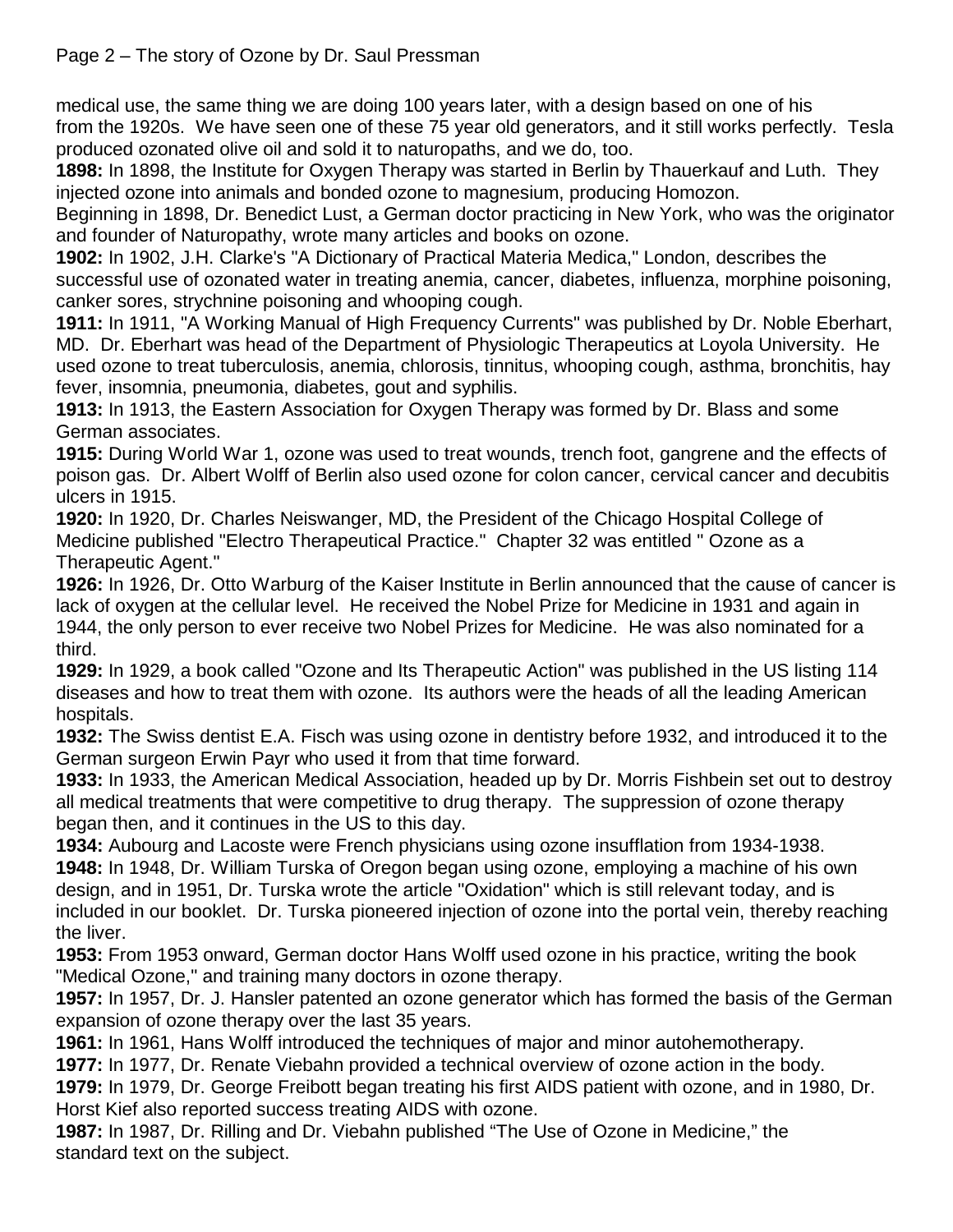**1990:** In 1990, the Cubans reported on their success in treating glaucoma, conjunctivitis and retinitis pigmentosa with ozone.

**1992:** In 1992, the Russians revealed their techniques of using ozone bubbled into brine to treat burn victims with astounding results.

Today, after 125 years of usage, ozone therapy is a recognized modality in many nations: Germany, France, Italy, Russia, Romania, Czech Republic, Poland, Hungary, Bulgaria, Israel, Cuba, Japan, Mexico, and ten US states.

# **Types of Ozone Generators**

Oxygen is the only gas that will pick up and hold electrical energy. In doing so, it becomes tremendously active and seeks to combine with all other substances. The list of substances that are inert to ozone is very short, and includes glass, Teflon, Kynar, silicone and gold. Therefore, any ozone generator and auxiliary equipment must be composed of these substances only. There are several different techniques used to produce medical grade ozone, where freedom from contamination is critical.

One type of generator uses an ultraviolet lamp as its source. It produces a very small amount of ozone in a narrow frequency bandwidth of ultraviolet light. Outside of that bandwidth, UV destroys ozone. A UV lamp is unreliable because it is subject to degradation over time, causing uncertainty regarding concentration, and eventually it burns out.

The second method of ozone production is corona discharge, where a tube with a hot cathode is surrounded by a screen anode. The best ones are called dual-dielectric, because they have a layer of glass separating each component from the gas stream. This prevents contamination of the ozone in the best designs, but heat is produced, and heat destroys ozone. To compensate for the loss in concentration, more electricity is used, resulting in more heat, and consequent electrical failure. This produces generators that have short lives.

Lack of durability has always beset the ozone generator industry, and was one of the major reasons for naturopaths mostly abandoning ozone therapy during the Thirties. I have spoken to doctors who have used ozone for three decades and have gone through a half dozen generators in that time, due to the lack of a durable generator, and reliable servicing.

Fortunately, there is a third method of producing clean, medical grade ozone. That method is called cold plasma. It uses two glass rods filled with a noble gas, electrostatic plasma field which turns the oxygen into ozone. Since there is no appreciable current, no heat is produced. Thus the generator will last a very long time, limited only by the quality of the power supply. The original cold plasma ozone generators were invented by Nikola Tesla in the 1920s, and they still work 75 years later.

# **Ozone Concentration**

Medical ozone is produced in varying concentrations. The quantity of ozone in comparison with the quantity of oxygen in the gas stream is called percent concentration. It is measured in micrograms (ug) of ozone per millilitre (or cc) of the mixture. A litre of oxygen weighs 1.4 grams.

Therefore:  $0.5\%$  x 1.4 gm = 7 ug/cc 1.0% x 1.4 gm = 14ug/cc 1.5% x 1.4 gm = 21ug/cc 2.0% x 1.4 gm  $= 28$ ug/cc 2.5% x 1.4 gm = 35ug/cc 3.0% x 1.4 gm = 42ug/cc 3.5% x 1.4 gm = 49ug/cc 4.0% x 1.4 gm  $= 56$ ug/cc 4.5% x 1.4 gm =  $63$ ug/cc 5.0% x 1.4 gm =  $70$ ug/cc

5% or 70 ug/cc is considered to be the upper limit of concentration for internal use of medical ozone.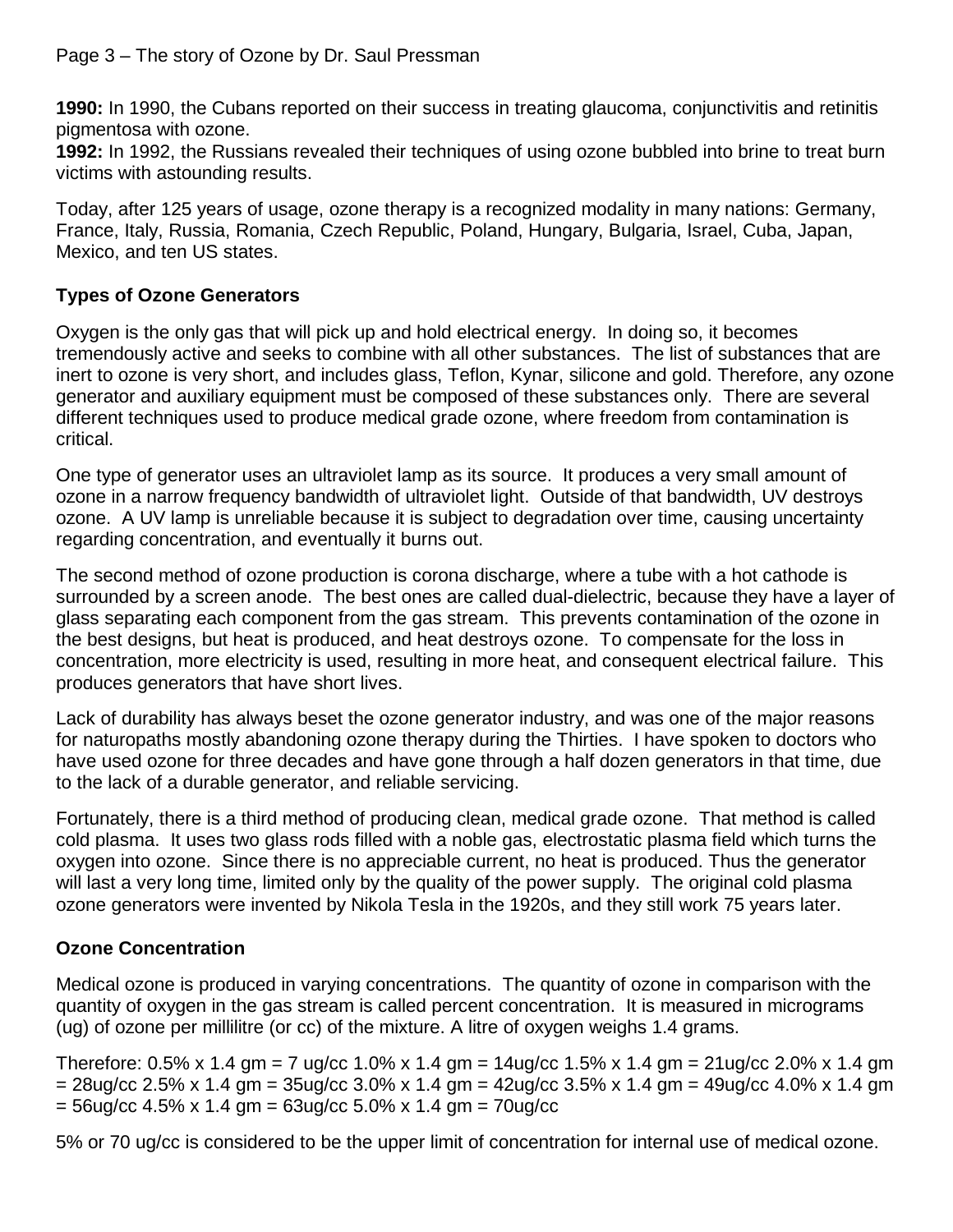Dr. Greenberg of the Kief Clinic has shown, in vitro, that at concentrations of 90 ug/cc there was crimping of red blood cells which was definitely harmful. Experiments by F. Sweet et al have shown inhibition of growth in healthy cells at concentrations above 72 ug/cc. If we stay below that level, we will have no problems.

# **Ozone Therapy is Safest Known Therapy**

Ozone has been found to be an extremely safe medical therapy, free from side effects. In a 1980 study done by the German Medical Society for Ozone Therapy, 644 therapists were polled regarding their 384,775 patients, comprising a total of 5,579,238 ozone treatments administered. There were only 40 cases of side effects noted out of this number which represents the incredibly low rate of .000005%, and only four fatalities. Ozone has thus proven to be the safest medical therapy ever devised.

## **Dosage and Frequency**

When it comes to dosage and frequency of administration, there is some difference of opinion. Dr. Carpendale believes that a high concentration is necessary to kick-start the immune system initially, followed by much lower concentrations. He believes that continued high concentrations may be immunosuppressive, based on T-4 cell counts. Other doctors, such as Dr. Turska, recommend initial medium concentration doses, three times per week, followed by twice weekly at lower concentration, followed by weekly injection as long as necessary. Dr. Stan Beyrle recommends injection every four days at medium concentration. Dr. Wang has been giving daily injections at medium concentration, and direct injection into breast tumors. Dr. Freibott recommends very high concentrations at low dosages, with the emphasis on observing the patient's blood saturation. Dr. Rillings classic, "The Use of Ozone in Medicine", recently reprinted, gives many recommendations on dosage and concentration. There is no evidence that long term treatment on a daily basis has any detrimental effect. Doctors who have used it for decades have only positive results to report. Ozone is blatantly non-toxic. There is no evidence of free radical damage; in fact, ozone is the best free radical scavenger there is.

Ozone also stimulates production of superoxide dismutase, catalase, and glutathione peroxidase, which are the enzymes in the cell wall which protect the cell from free radical damage, so ozone actually helps prevent free radical damage. Dr. Horst Kief of Germany recommends taking Vitamin A and Vitamin E supplements when receiving ozone treatments. It is known that Vitamin C is antagonistic to ozone, and persons taking megadoses of Vitamin C should maintain a 12 hour spread between ingestion and the ozone treatment, although ozone does not break down Vitamin C in the body. This effect of Vitamin C can be used to advantage in intravenous administration. Sometimes a patient will have a lot of coughing caused by ozone outgassing in the lungs from having had a bit too much too fast from the IV. If the coughing continues longer that 30 minutes, it can be stopped by administering 5000 mg of Vitamin C orally. The ozone reaction will end quickly and the patient will be more comfortable and have a better attitude toward the therapy. The rate of injection should be very slow, about 10 cc per minute. Since intravenous injections are 95-98% oxygen and 2-5% ozone gas, some doctors have expressed concern about embolism. However, there is no danger of embolism from injections of oxygen and ozone. Only nitrogen forms a dangerous gas bubble, as when divers get the bends from surfacing too fast. The human body runs perfectly well on 100% oxygen; consider the fighter pilots who breathe 100% oxygen daily for years – they have the highest reflexes, visual acuity and level of general health of any group of humans.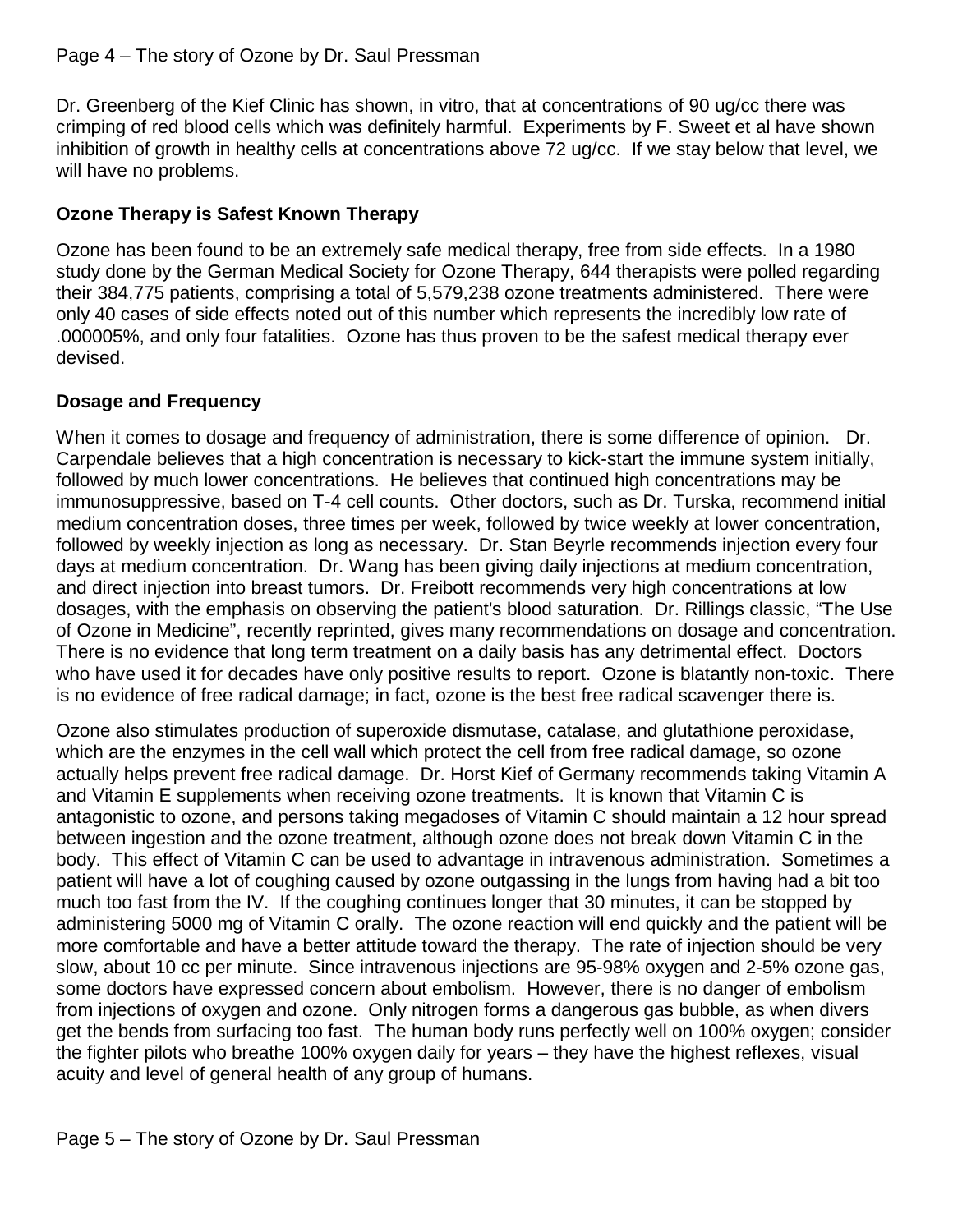#### **Ozone and Magnets**

Doctors have reported that they can enhance ozone therapy by using magnet therapy simultaneously. Permanent magnets can be used with the north pole facing upward, toward the patient, on the underside of the treatment table. Magnets cause a polarization of red blood cells, which have iron in them. The polarization causes red blood cells to unclump and become more flexible, so that they can bend and get through the finest capillaries, improving microcirculation and preventing literally hundreds of diseases. Therefore, there is a synergistic effect between ozone and magnets.

## **Ozone for Prevention**

Ozone is a powerful therapeutic tool for curing disease, but it is equally important for PREVENTION of disease. The hundreds of different diseases named by allopathy are but symptoms of one underlying cause. That cause, as proven by two-time Nobel Prize winner Dr. Otto Warburg, is hypoxia, or oxygen starvation at the cellular level. This is the cause of degenerative disease (arthritis, atherosclerosis, multiple sclerosis, rheumatism, cancer, etc.).

Ozone both treats and prevents most communicable disease as well (mumps, measles, influenza, cholera, tropical fevers, etc.) Regular use of ozone in the home can provide high levels of immunity from most common diseases, and relegate immunization to the dustbin of history. Our present allopathic health system is disintegrating under financial stress, and it can easily be replaced by prevention through use of ozone, supplemented by ozone injection for serious cases, and emergency room hospitals for accident victims. This system will be far less expensive than our present system, where 95% of our health dollar is spent in the last year of life, trying to undo a lifetime of toxic buildup.

## **Ozone and Water in the Body**

The human body is 2/3 water. Of that, 90% is lymph and 10% is blood. The cell functions by burning sugar in oxygen to provide energy. The waste products are carbon dioxide and water. If there is insufficient oxygen at the cellular level, the burn will be incomplete, and carbon monoxide and lactic acid will be formed. The body cannot easily rid itself of monoxide; it prevents hemoglobin from picking up fresh oxygen, and the body temperature is lowered. The lactic acid will build up in the system, clogging the nerve pathways, eventually calcifying and causing degeneration. More oxygen is required to come in and oxidize these toxins, but if it is not available, they build up. The blood will carry a heavy load of sludge, and toxins will be deposited in the fat. The water that composes the body gets dirtier and dirtier. Disease is the result. This is where ozone shines – in eliminating toxicity from the body. Ozone taken on a daily basis will, over time, clean all the fluid of the body, safely. Ozone has been used to clean water for large cities for over 100 years. The water engineers have a value that they use to measure the effectiveness of ozone in cleaning water. This is the CT value. It is a product of concentration x time. (CxT)

## **Data Has Been Overlooked by Doctors**

This information has been overlooked by the medical fraternity. The time that ozone is in contact with human tissue is of great importance. Ozone therapy has only considered concentration and total volume of ozone, and has ignored the time factor. Also overlooked is the body weight of the patient, which must be given due consideration. When doing rectal insufflation, if the concentration is 30 ug/cc, and the length of time of exposure is 2 minutes, the CT value will be 30  $\times$  2 = 60. If

Page 6 – The story of Ozone by Dr. Saul Pressman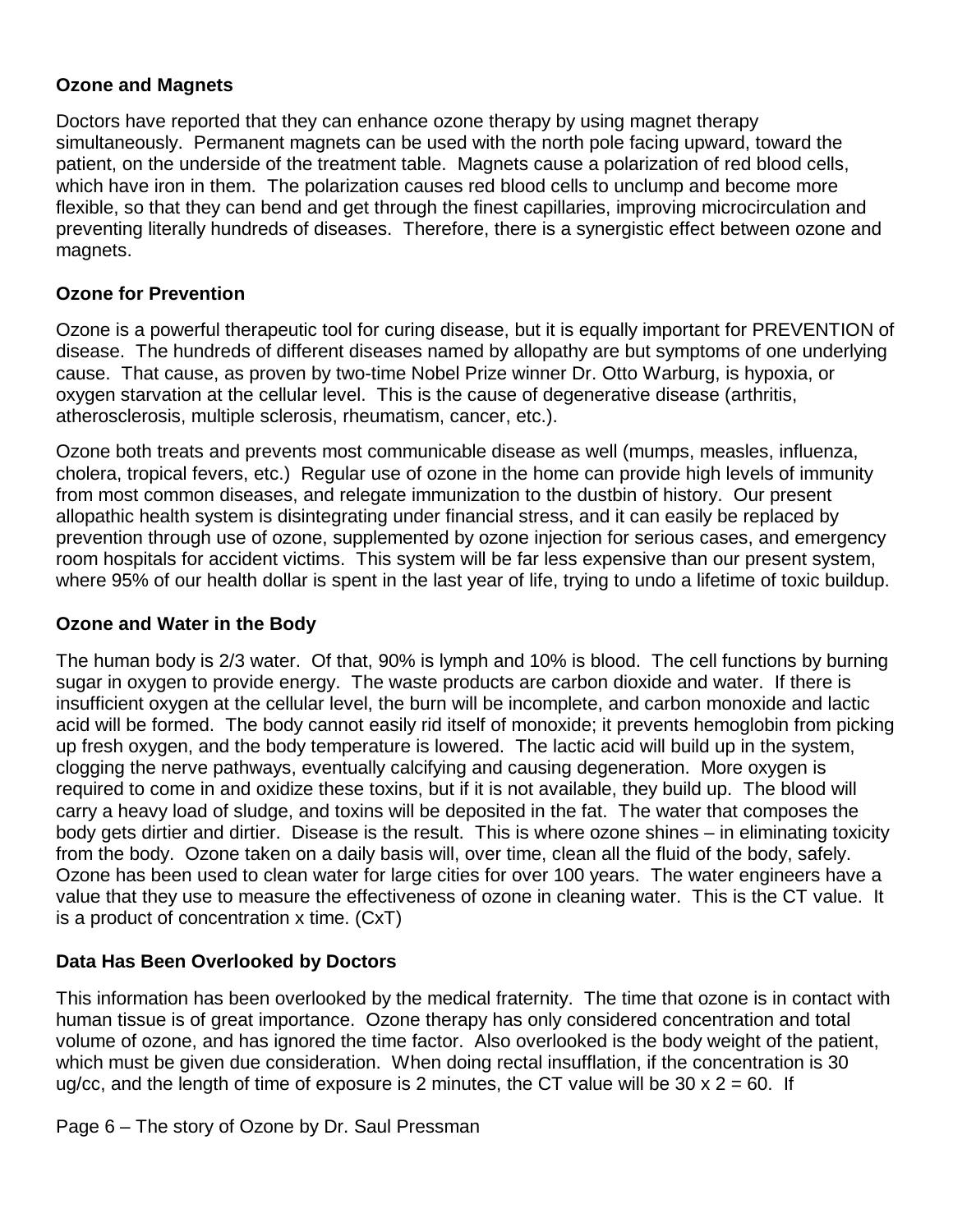however, the exposure time is 5 minutes, the CT will be 30  $\times$  5 = 150. A higher CT value is a more desirable figure, because more oxidation work can be done.

In order to be able to lengthen the time of exposure, it is necessary to have a very low flow rate. The ozone industry has generally rated its equipment with a flow rate of 1/2 litre/minute. However, by using a regulator producing a flow rate of 1/32 of a litre per minute, it is possible to get exposure times of 30 minutes. Since ozone concentration is inversely proportional to flow rate, the lowest flow produces the highest concentration. For example, at 1/32 litre/minute, our Model 2040 generator produces 50 ug/cc. Rectal insufflation for 30 minutes will produce a CT value of 50 x 30 = 1500. It is clear that there is an advantage to low flow rate insufflation, and the low flow rate prevents the problems of cramping or colon distension. There is also the added benefit of very low oxygen usage. Remember that oxygen by itself does not produce the therapeutic effects of ozone. The patient often needs to have a series of colonics before beginning insufflation, and an enema before each insufflation. The patient taking rectal insufflation needs to take a quality acidophilus.

## **Ozonated Water**

For prevention, a major benefit can be derived from regularly drinking ozonated water. Water is a fascinating substance, and we all take it for granted. Chemically it is considered to be an oxygen atom bound with two hydrogen atoms. The bond angle between the two hydrogen atoms is known to be variable, depending on the amount of energy in the molecule. Research has shown that water whose bond angle is 101 degrees is 'dead' water, bereft of life-giving energy. When water is distilled the bond angle expands to 120 degrees upon evaporation, but collapses to 101 degrees upon condensation, and is therefore dead. A bond angle of 103 degrees corresponds to average water. A bond angle of 106 degrees produces activated, energized water, and is attainable by placing a magnet, north pole inward, against the water container. The highest energy obtainable in liquid water is a bond angle of 109.5 degrees, and this is attainable only by ozonating water at 4 degrees C. Ozone will not stay in water for very long, even at 4 degrees C. To hold the ozone in the water over long periods, it is necessary to add a few drops of Concentrace, which is a solution of trace minerals from the Great Salt Lake with the sodium, cadmium, copper and lead removed. The ozone hangs on to the minerals without oxidizing them and remains available over many months. In general, unmineralized water should not be consumed. Drink water that has gone through reverse osmosis, carbon filtering, and is then ozonated.

There are some contaminants that will pass through R/O and carbon, such as fluorine. Ozonating the water removes all such contaminants and energizes the water until the bond angle reaches 109.5 degrees. Ozonate water for 15 minutes per litre, about five minutes per glass.

#### **Ozonating the Lymph**

Women have an advantage, in that vaginal insufflation requires no preparation, and can be administered for very long periods of time, hours in fact. The gas will usually find its way into the uterus, out the Fallopian tubes, and then into the abdominal cavity. Liver problems and pelvic inflammatory disease (PID) can be addressed in this way. This is also a good way of getting ozone into the lymph system. For men, cleaning the lymph system is not as easy, and requires use of a body suit or a steam cabinet. The body suit is a less than popular aesthetic experience. The Saunette steam cabinet, however, is a pleasurable experience. Because of the moist heat, the pores are open, and the capillaries are dilated. The ozone enters and oxidizes toxins in the fat, the lymph and the blood. The skin is the largest organ of elimination. The person sweats the oxidized toxins back out, avoiding the dump of toxins to the liver and colon which can bring on the symptoms of toxic

Page 7 – The story of Ozone by Dr. Saul Pressman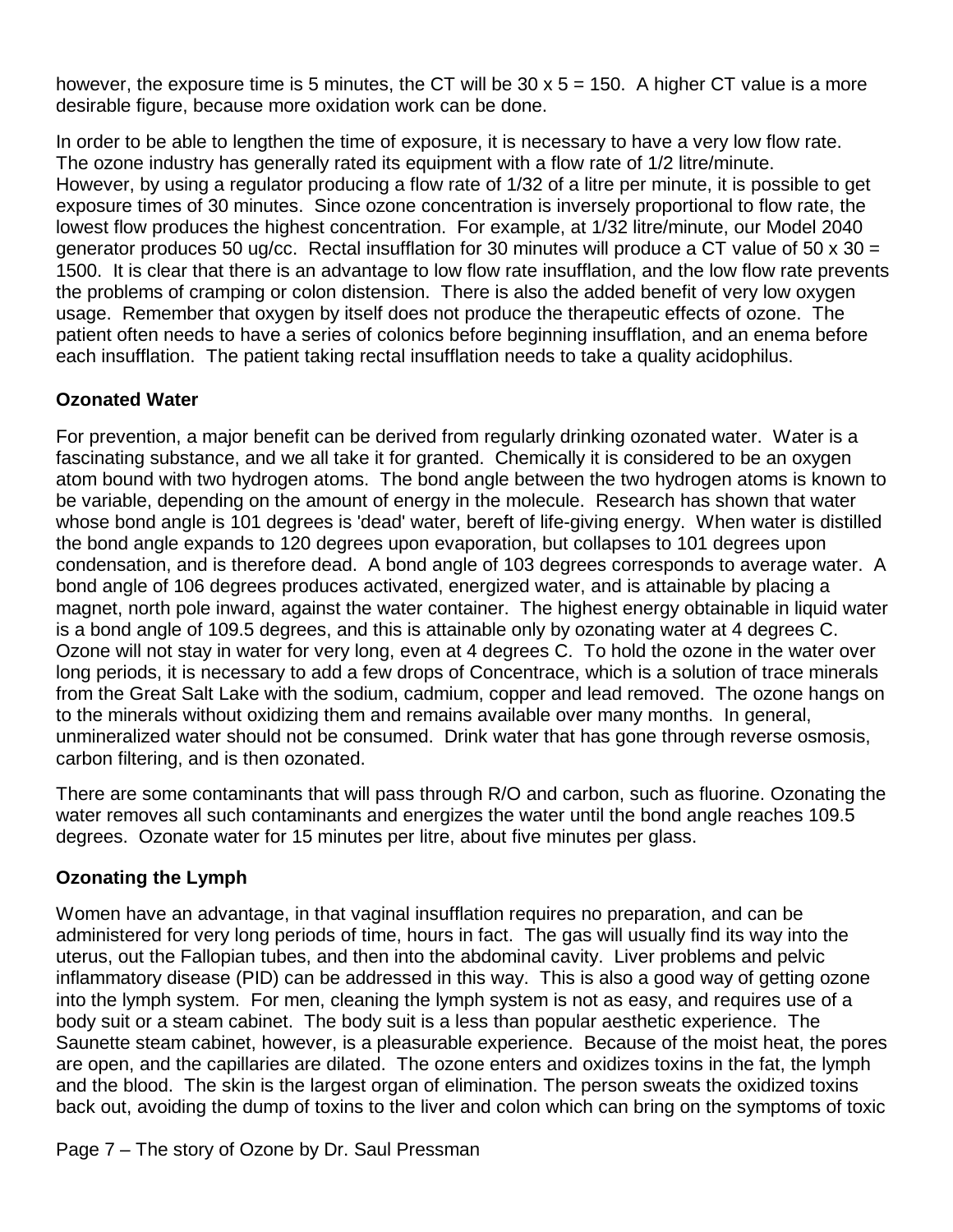shock overload. Instead, the person emerges from the steam cabinet feeling extremely relaxed and mellow, and ready for bed. This is an ideal way of counteracting the stress of the day.

## **Breathing Ozone**

Ozone is safe to breathe when it is bubbled through extra virgin olive oil. This is an excellent therapy for asthma and bronchitis and pneumonia, especially when combined with magnetic therapy. Breathing of ozone has been practiced in North America for over 90 years. When ozone is bubbled through olive oil continuously for weeks, the oil starts to change. First it loses its color, then it begins to foam, and eventually it becomes a gel, although the oil is not oxidized. If it is kept refrigerated at 40 degrees F, this gel will hold on to its ozone for more than ten years.

This gel applied to the skin has many uses: on cuts, scrapes and burns; insect bites, diaper rash, eczema, impetigo, herpes, etc. When massaged vigorously into the body by a trained therapist over time it has enabled multiple sclerosis patients to regain the use of their limbs. Ozonated gel is 95% as active as ozone gas. The ozonated gel liquefies as soon as it reaches skin temperature. It is an excellent lubricant for intercourse and provides more protection the highly-touted condom for the prevention of disease, due to the bactericidal, virucidal and fungicidal action of ozone. It is an excellent product for your pet as well.

#### **What does Ozone Do?**

Ozone: inactivates viruses, bacteria, yeast, fungus and protozoa, stimulates the immune system cleans arteries and veins, improves circulation, purifies the blood and lymph, normalizes hormone and enzyme production, reduces inflammation, reduces pain, calms the nerves, stops bleeding, prevents shock, prevents stroke damage, reduces cardiac arrhythmia, improves brain function and memory, oxidizes toxins, allowing their excretion, chelates heavy metals; it works well in conjunction with EDTA prevents and reverses degenerative diseases, prevents and treats communicable diseases prevents and eliminates auto-immune diseases.

## **How Does Ozone Work?**

## **1. Inactivation of bacteria, viruses, fungi, yeast and protozoa:**

Ozone disrupts the integrity of the bacterial cell envelope through oxidation of the phospholipids and lipoproteins. In fungi, ozone inhibits cell growth at certain stages. With viruses, the ozone damages the viral capsid and disrupts the reproductive cycle by disrupting the virus-to-cell contact with peroxidation. The weak enzyme coatings on cells which make them vulnerable to invasion by viruses make them susceptible to oxidation and elimination from the body, which then replaces them with healthy cells.

## **2. Enhancement of circulation:**

In circulatory disease, a clumping of red blood cells hinders blood flow through the small capillaries and decreases oxygen absorption due to reduced surface area. Ozone reduces or eliminates clumping and red cell flexibility is restored, along with oxygen carrying ability. Oxygenation of the tissues increases as the arterial partial pressure increases and viscosity decreases. Ozone also oxidizes the plaque in arteries, allowing the removal of the breakdown products, unclogging the blood vessels.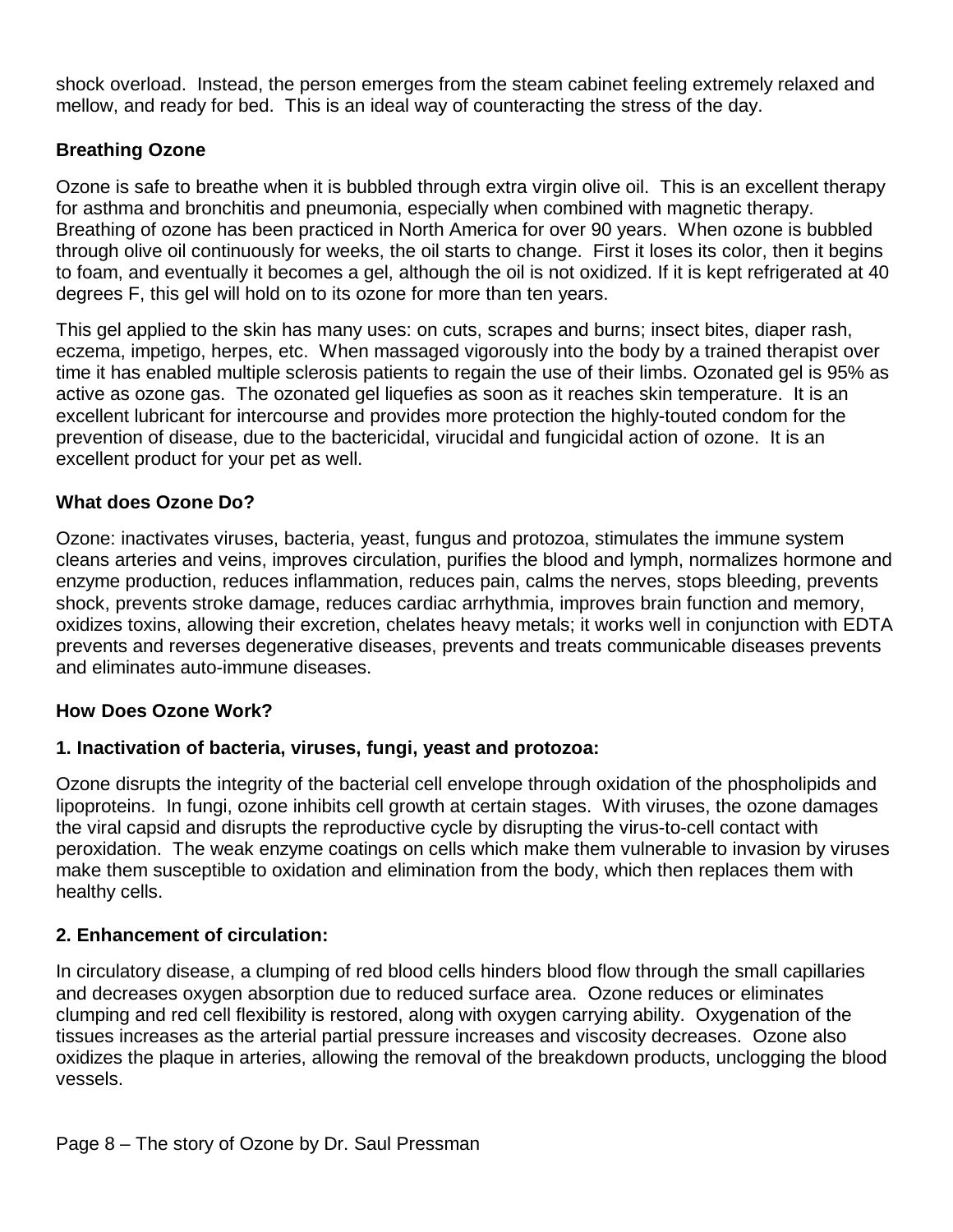## **3. Stimulation of oxygen metabolism:**

Ozone causes an increase in the red blood cell glycolysis rate. This leads to the stimulation of 2,3 diphosphoglycerate (2,3-DPG) which leads to an increase in the amount of oxygen released to the tissues. There is a stimulation of the production of the enzymes which act as free radical scavengers and cell wall protectors: glutathione peroxidase, catalase, and superoxide dismutase. Ozone activates the Krebs cycle by enhancing oxidative carboxylation of pyruvate, stimulating production of ATP. Ozone also causes a significant reduction in NADH and helps to oxidize cytochrome C. Prostacyclin, a vasodilator, is also induced by ozone.

#### **4. Formation of peroxides:**

Ozone reacts with the unsaturated fatty acids of the lipid layer in cellular membranes, forming hydro peroxides. There is a synergistic effect with cellular- formed H2O2. Lipid peroxidation products include alkoxyl and peroxyl radicals, singlet oxygen, ozonides, carbonides, carbonyls, alkanes and alkenes.

#### **5. Dissolution of malignant tumors:**

Ozone inhibits tumor metabolism. In addition, ozone oxidizes the outer lipid layer of malignant cells and destroys them through cell lysis (break-down). Phagocytes produce H2O2 and hydroxyl to kill bacteria and viruses. The generation of hydroxyl by killer cells is critical to their cytotoxic capability. Ozone stimulates conversion of L- arginine to citrulline, nitrite and nitrate by phagocytes, acting on tumors.

#### **Collateral Therapies**

Ozone is not a drug and it is not a magic bullet. It is a therapeutic tool of great power which can aid the body in regaining health. However, in the end, it is the immune system that has to do the work of healing the body. Therefore, the immune system must be functioning.

The immune system is controlled by the midbrain, the limbic system, through the thymus. The limbic system also controls the emotions. If the emotions are disrupted, the immune system is suppressed or shut down.

Recent research by Dr. Glen Rein of the Heartmath Institute has shown that the thymus, the general of the army of the immune system, is regulated by sympathetic resonance with the heartbeat. By measuring the regularity of the heartbeat with an electrocardiogram, Dr. Rein was able to show that irregular heartbeat, as caused by emotional upset, produced erratic thymus function, which suppressed the immune system. Dr. Rein also found that it was possible to train people to control their heartbeat and raise their level of immune function.

Since ozone has a well-known calming and analgesic effect, perhaps ozone therapy causing restoration of heartbeat regularity has a role to play in enhancing the immune system, along with interleukin-2 stimulation. Ozone is already used as a treatment for heart arhythmia.

Therefore, prolonged use of ozone would enhance the immune system by contributing to a calm, even heartbeat, produced by a well-oxygenated heart pumping clean bright red blood through plaque-free arteries. A holistic approach should include work on the psyche, exercise, and nutrition, as well as ozone. By using ozone in the Sonnet steam cabinet, the patient can be easily placed in a calm and relaxed state of mind, which facilitates the unearthing of deep-seated emotional problems

Page 9 – The story of Ozone by Dr. Saul Pressman